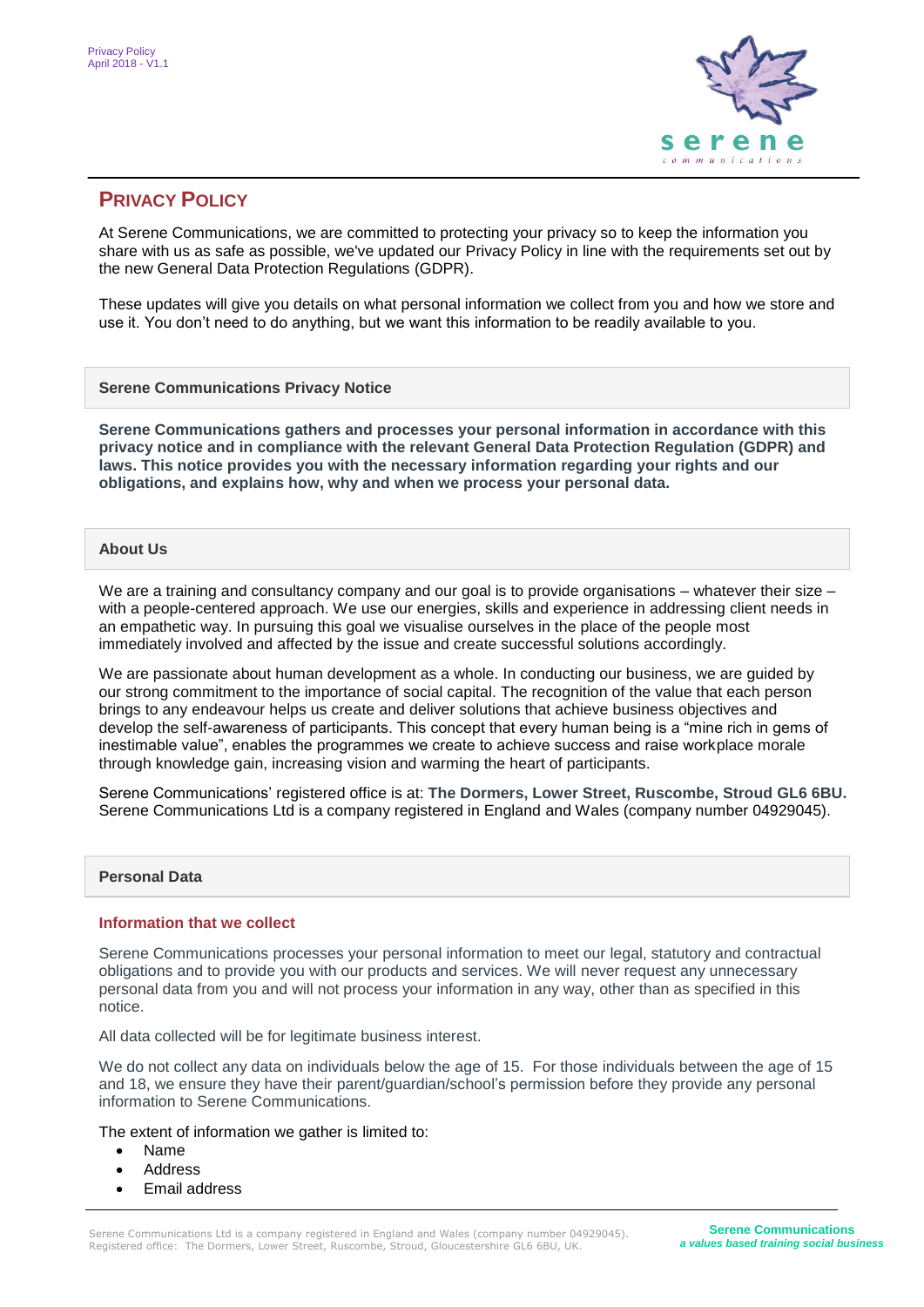

- Home Telephone Number
- Mobile Telephone Number
- Health information
- Passport details
- Photographs (for the purpose of identifying individuals)
- Parents contact details (if individual under the age of 18)
- Personal information such as height, weight to be passed on to  $3<sup>rd</sup>$  parties as part of our learning trips and if necessary

#### **How we use your personal data**

Serene Communications takes your privacy very seriously and will only share your information with third parties e.g. hotels, airlines etc, if and only if you join one of our learning trips and where there is a legitimate reason for sharing the data.

- If you are a learner on a Serene Communications course then we may need to share your data with Training Assessment bodies, etc.
- If you participate in one of our projects and are funded by a third party then we may share your data with the funder.
- If you participate in one of Learning Opportunities trips/projects, we may need to share your data with external organisations with whom we collaborate eg the United Nations, British Council etc.
- If you engage with Serene Communications as a user of our website, your data will not be shared with any third party.

We will never disclose, share or sell your data without your consent; unless required to do so by law. We only retain your data for as long as is necessary and for the purpose(s) specified in this notice and other guidance provided by Serene Communications. Where you have consented to us providing you with promotional offers and marketing, you are free to withdraw this consent at any time. **To withdraw consent, please contact Soroush Fadaei, on 01453 756675.**

**The purposes and reasons for processing your personal data are detailed below:**

- We will process your personal data as part of verifying your identity for a training course, a consultancy project or as part of one of our Learning Opportunities trips.
- As part of our ongoing endeavours, you may receive regular updates regarding Serene Communications products and services and items of interest pertinent to our industry. Such information will be non-intrusive.

### **How long will you keep my data?**

We only ever retain personal information for as long as is necessary and we have strict review and retention policies in place to meet these obligations. Our policy is to keep your personal data for a maximum of 5 years after which time it will be destroyed. However, should you have been issued a Serene Communications certificate of training, our policy is to keep your information indefinitely. You can request to have your data destroyed once you have received your certificate but in doing so Serene Communications will not be able to provide confirmation of achievement or re-issue lost certificates.

### **Sharing and disclosing personal information**

We do not share or disclose any of your personal information without your consent, other than for the purposes specified in this notice or where there is a legal requirement. Serene Communications may, from time to time, use Mailchimp to provide the services below. However, all processors acting on our behalf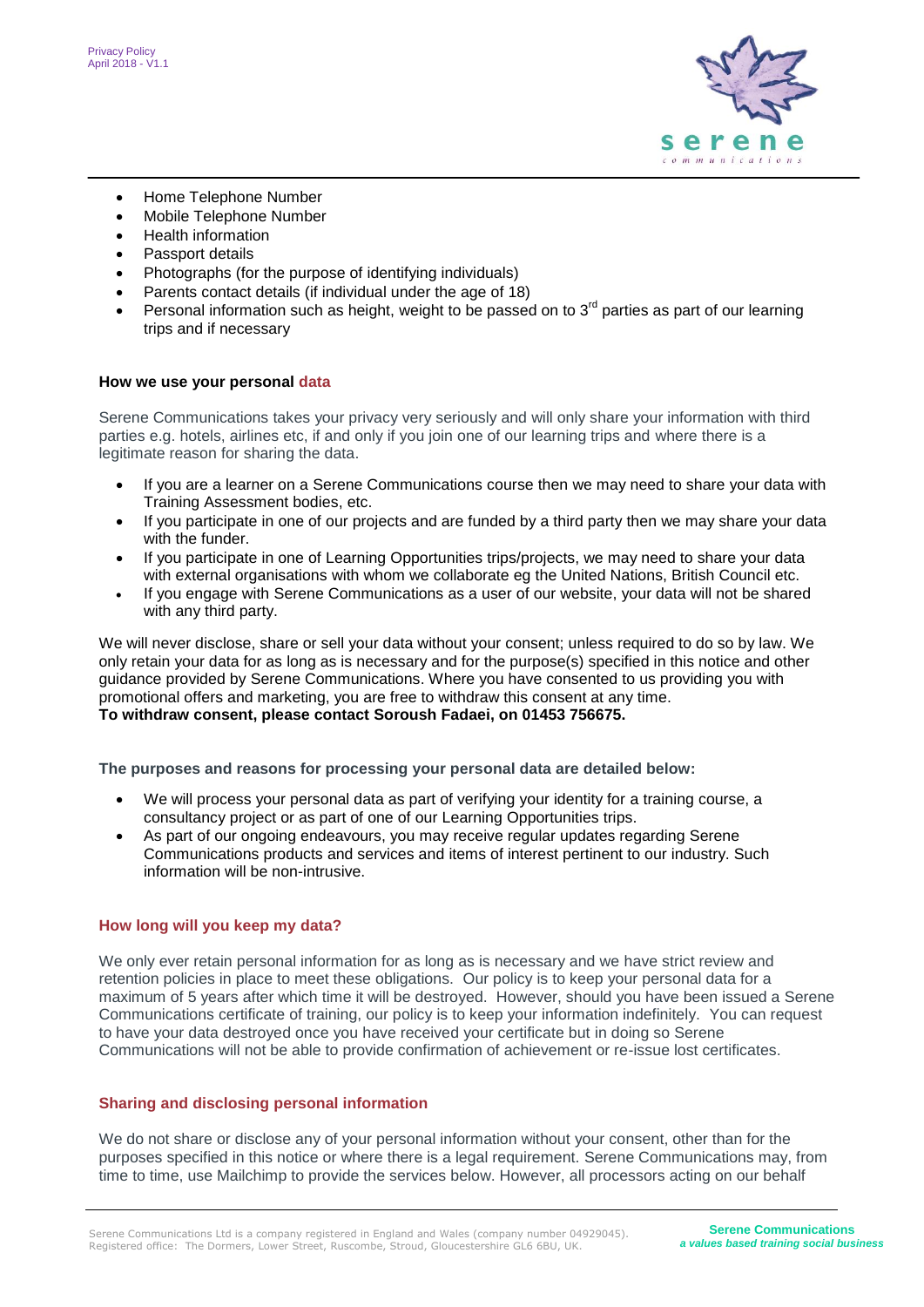

only process your data in accordance with instructions from us and comply fully with this privacy notice, the data protection laws and any other appropriate confidentiality and security measures.

#### **Mailchimp**

Serene Communications may use Mailchimp for bulk e-mail & newsletter delivery services. They act as a processor on our behalf. The only information we provided them with is your e-mail address. For more information about Mailchimp, please read their privacy notice **[here.](https://blog.mailchimp.com/tag/data-privacy/?_ga=2.20160443.2091608140.1529674369-1553264893.1529674369)**

#### **Will I be contacted for marketing purposes?**

If you have been on one of our courses or received our consultancy services, we may send you emails to let you know about our new training courses or consultancy services.

Similarly, if have been on one of our learning trips, we may contact you to let you know about any upcoming destinations and projects. In such cases, we will only contact you through the school or organisation that put your name forward for your previous trip(s).

We will only send you marketing emails if you have provided consent to receive such e-mails. Where you have consented to us using your details for direct marketing, we will keep such data until you notify us otherwise and/or withdraw your consent.

#### **Privacy and your activity**

### **Your rights**

- You have the right to be informed of any information Serene Communications processes and why we are processing this information.
- You have the right to access any personal information that Serene Communications holds about you.
- You have the right to rectification. If you believe that we hold any incomplete or inaccurate data about you, you have the right to ask us to correct and/or complete the information and we will strive to do so within 20 working days; unless there is a valid reason for not doing so, at which point you will be notified. Serene Communications will also advise any third parties holding your data to update as notified.
- You have the right to have data erased, however in doing so Serene Communications may not be able to continue to provide the expected service delivery, at your request data will be erased within 20 working days.
- You have the right to restrict processing of your personal data when:
	- $\circ$  The accuracy of the data is contested (for a period of time to enable the controller to verify the accuracy).
	- $\circ$  The processing is unlawful and you object to the erasure of the data and request restrictions of its use instead.
	- o You object to processing based on the grounds of legitimate business interests.
	- $\circ$  Where Serene Communications as the controller no longer requires the data but you do to exercise or defend a legal claim (**If you exercise this right, it may mean that Serene Communications will be unable to continue to provide the expected service delivery).**
- You have the right to data portability allowing you to obtain and reuse your personal data for your own purpose across different services. It allows you to move, copy or transfer personal data easily from one IT environment to another in a safe and secure way, without hindrance to usability.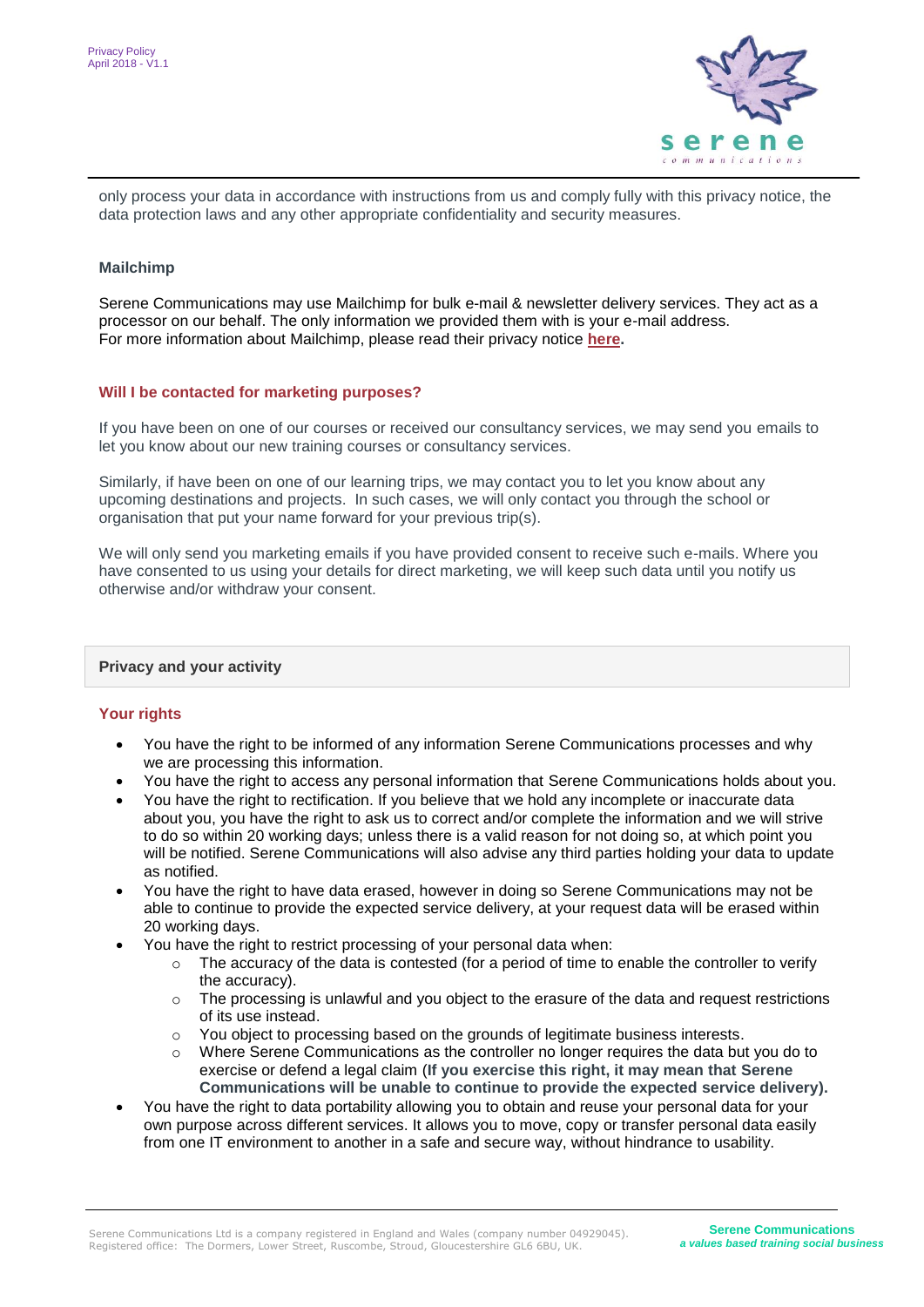

**You have the right to object to:**

- Direct Marketing which is absolute. You do not need to demonstrate grounds for your objection, there are no exceptions which will allow processing to continue.
- Processing based on legitimate interests or performance of a task in the public interest/ exercise of official authority.
- Processing for research or statistical purposes.

If we receive a request from you to exercise any of the above rights, we may ask you to verify your identity before acting on the request; this is to ensure that your data is protected and kept secure.

*Please note: Serene Communications does not participate in automated decision making or profiling.*

**Serene Communications will always advise:**

- Why we require your data;
- With whom your personal data may be shared;
- How long we intend to hold your data for and means of storage and disposal;
- If we did not collect the data directly from you, information concerning the source.

### **Safeguarding measures**

Serene Communications takes every reasonable measure and precaution to protect and secure your personal data. We work hard to protect you and your information from unauthorised access, alteration, disclosure or destruction and have several layers of security measures in place, including:-

- Secure emails & website
- Full live network protection through our firewall
- Network level protection between the secured and unsecured networks with centralised user authentication on our wireless network
- Full antivirus scanning across all systems.

### **Transfers outside of the EU** (if applicable)

Personal data in the European Union is protected by the General Data Protection Regulation (GDPR) but some other countries may not necessarily have the same high standard of protection for your personal data. Serene Communications transfers personal data outside of the EU for the below purposes:

 Personal details & email addresses to providers or organisations Serene Communications contracts with for legitimate business objectives or those charitable work objectives we are involved in.

Where we transfer personal information for the above reasons, we utilise the aforementioned safeguarding measures and mechanisms to ensure that your personal data is always safe and secure.